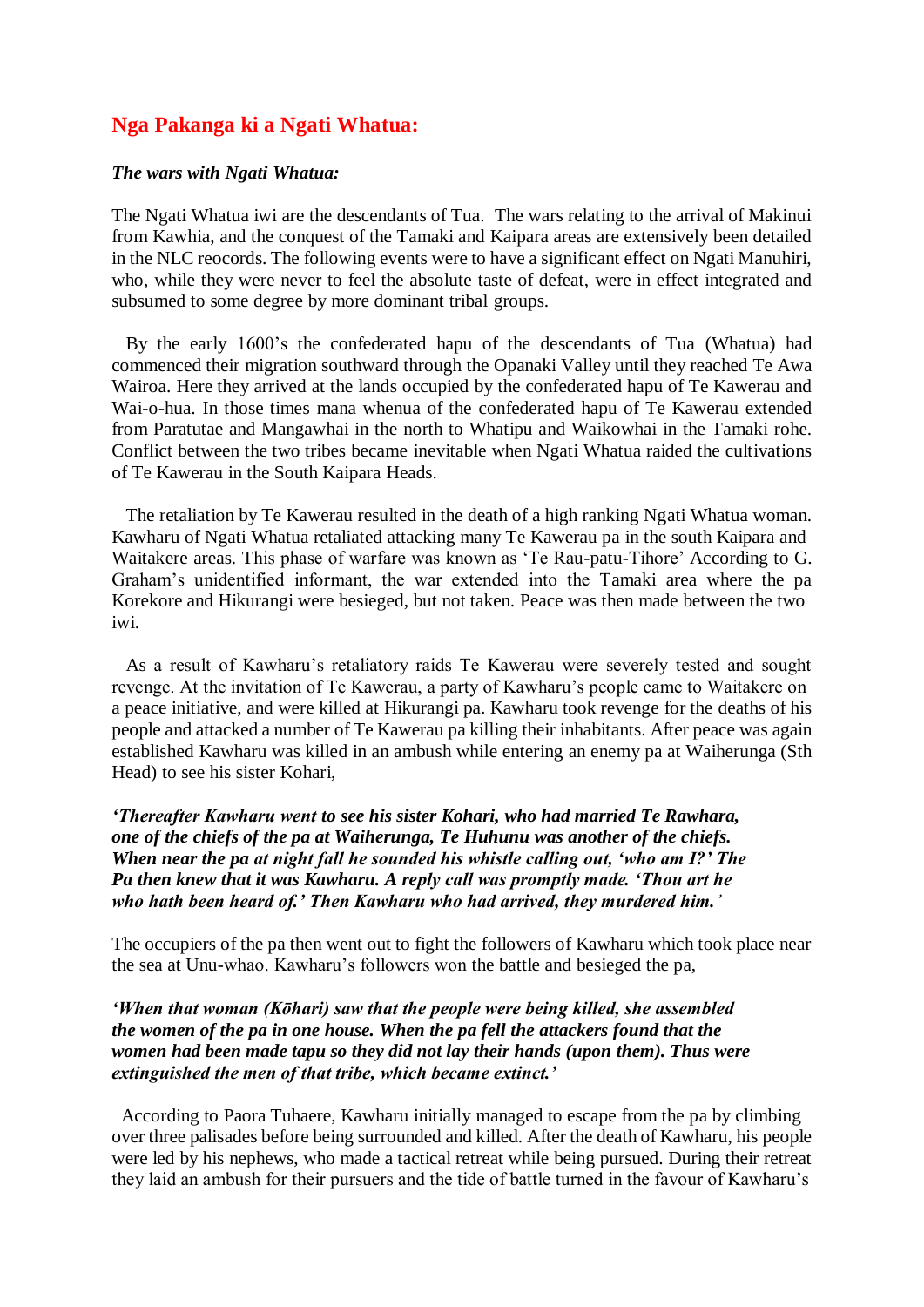#### people.

 The killing of Kawharu brought an immediate response from Hau-mai-wharangi and his people who attacked Te Kawerau in the Waitakere area causing loss of life, but not defeating Te Kawerau. According to Tuhaere, it was at this time around 1700 (AD), that Haumaiwharangi and his daughter Rongo-te-ipo had been left behind by the taua due to lack of waka to transport their food.

 Heading inland Hau-mai-wharangi was ambushed by Te Kawerau, and he and his daughter killed. According to Smith Hau-mai-wharangi's party landed at Manunu-tahi near the South Kaipara Heads and took food belonging to the Wai-o-Hua and Te Kawerau. The result was that they were both killed by the people of that area.

 According to Tuhaere, there was an immediate response from Ngati Whatua (Te Uri-o-Hau) for the killing of Hau-mai-wharangi who besieged the pa of the people Te Ngitu and two other pa and the people exterminated. The killing of Haumai-wharangi was not avenged until Paora Tuhaere time. Kawharu was eventually buried at Oraerae near Whatitiri north of the Tangihua **Mountains** 

Around 1730 to 1740, at the time of Te Ata-a-kura, the great great grandson of Hau maiwharangi Ngati Whatua moved into the lands occupied by Te Kawerau and in a number of battles succeeded in putting Te Kawerau and their Wai-o-Hua allies to flight, Te Kawerau taking refuge in their Waitakere fortress and other places. Ngati Whatua could not totally defeat Te Kawerau, and peace between the two tribes took place at Taupoki (Taupaki) in West Auckland.

 Warfare again flared around 1760 (AD) when the combined forces of Ngati Whatua and Te Taou attacked Te Wai-o-Hua, Nga iwi and Te Kawerau,

## *'Then came Ngati Whatua and Te Taou, and the men of Nga iwi and Te Kawerau were fought against. The tribes of this side of the Kaipara were defeated and then abandoned that part. Two canoes were manned, the 'Potae-o-Wahieroa' was one and the 'Wharau' was another. These were the canoes whereby was captured the Kaipara.'*

It appears that Te Kawerau were not defeated in these battles and remained in occupation of their lands at Waitakere and Omaha, while during this period Te Wai-o-Hua and Te Maruiwi became extinct as a people. G Graham suggests that Te Kawerau's existence was due to the fact that there had been intermarriage between the two tribal groups, and as was the custom in those times, Te Kawerau may also have fought with Ngati Whatua against their previous allies. To this day Ngati Whatua acknowledges iwi whenua status to Te Kawerau.

While the confederated hapa of Te Kawerau lost a considerable portion of their land in the wars with Ngati Whatua, Ngati Manuhiri retained mana whenua status over their lands between Te Mangawhai to Mahurangi and Te Kawerau-a-Maki over their lands at Waitakere.

 After peace was established, through a process of integration the more dominant Ngati Whatua effectively subsumed the remnants of Te Kawerau until the latter's history and identity was either forgotten or became intertwined with that of Ngati Whatua and other iwi. The history